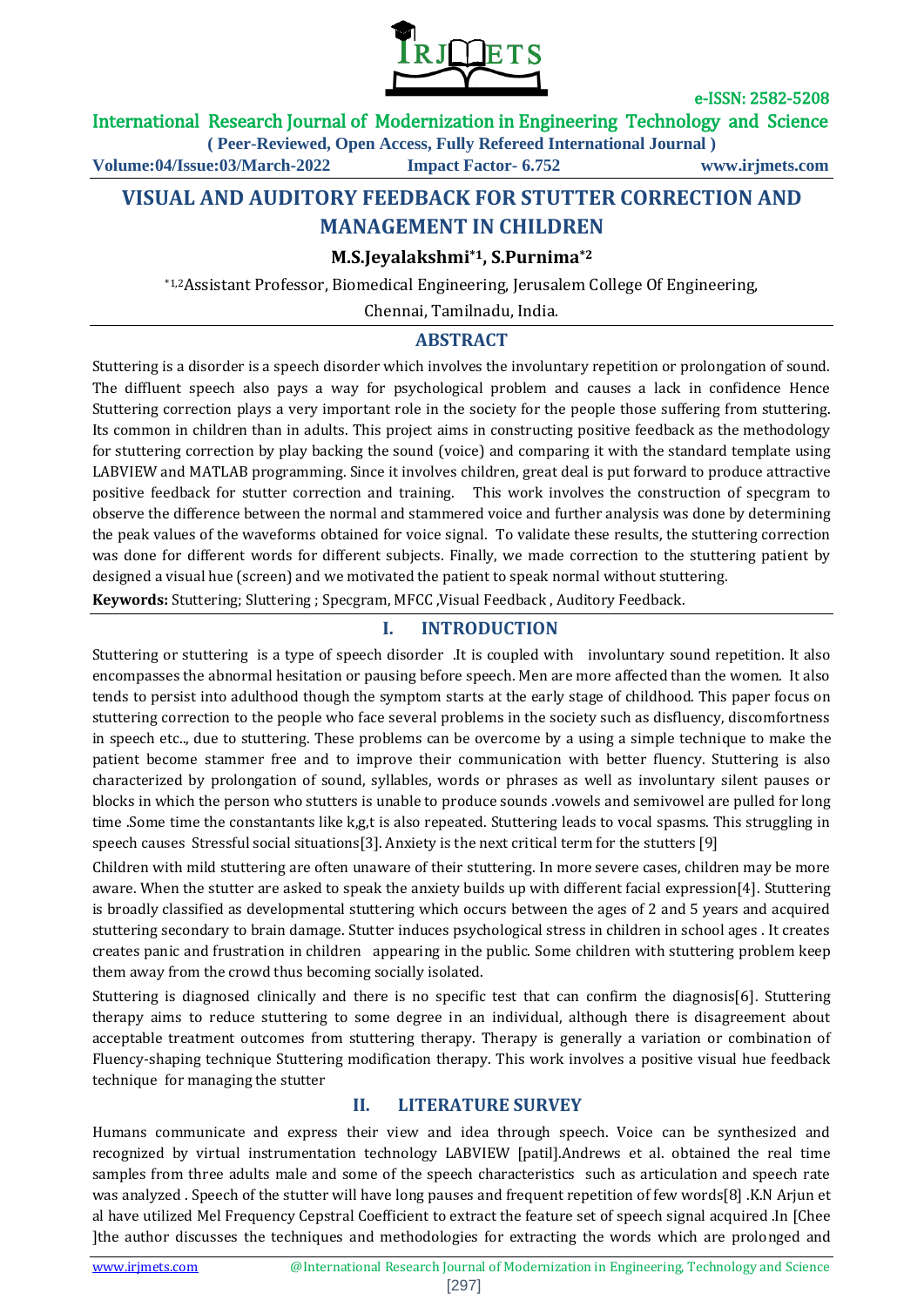

# International Research Journal of Modernization in Engineering Technology and Science

**( Peer-Reviewed, Open Access, Fully Refereed International Journal ) Volume:04/Issue:03/March-2022 Impact Factor- 6.752 www.irjmets.com**

repeated by analyzing the speech signals using Linear Predictive Cepstral Coefficient [LPCC].The author have also utilized the linear discriminant analysis classification and k nearer neighbors[kNN) for recognizing the prolonged words . [Ooi Chia] have discussed the speech parameterization methods .The authors used both MFCC and LPCC for identifying the stuttered Speech . Linear discriminant analysis(LDA) and kNN classifiers were used to classify the speech signal According to this authors LPCC offers better performance than LPCC. By providing proper auditory feedback the stutter correction can be made .The authors of [10] have discussed the effect of the auditory feedback when given to the stutters .They have used non - altered auditory feedback , Delayed auditory feedback, frequency altered feedback

## **III. MATERIALS AND METHODS**

#### **Acquiring and filtering the signal**

The software for stuttering correction is designed using LABVIEW and system. The sound signal is acquired using a micro phone which is initialized and acquired using acquire sound block diagram of LABVIEW .The signals are properly filtered in lab view .The FIR band pass filter with fast Fourier transform is used to process the acquired sound signal .This filter offers better spectral variation control .The speech signals are time normalized for good recognition of the words spoke . Then the sound is played from the sound output device using finite sampling . Fig 1. depicts the block diagram of LABVIEW front panel for the acquisition of sound signal



**Figure 1:** Acquisition of sound signal

#### **Auditory and visual feedback**

The recorded sound templates for specific word is built and the user selects the word which to be practiced by the stutterer by using a play sound file block diagram of LABVIEW. The file is converted into .wav file and played to the user for practice of the words .the user listen to those word thus achieving the auditory feedback.

### **Comparing sounds**

After giving the auditory feedback to the patient, the stutter is asked to speak. The spoken word is read using wavread in matlabscript. The sampling rate and sampled data is obtained .The discrete Fourier transform of the sampled data is calculated .MFCC is applied and the features of the signal is obtained .The power spectral density is also obtained . The specgram was plotted for both the voice (sounds) and the difference between the normal and stammered voice were observed from the specgram patterns.

From the specgram the corresponding waveforms were also obtained for analysis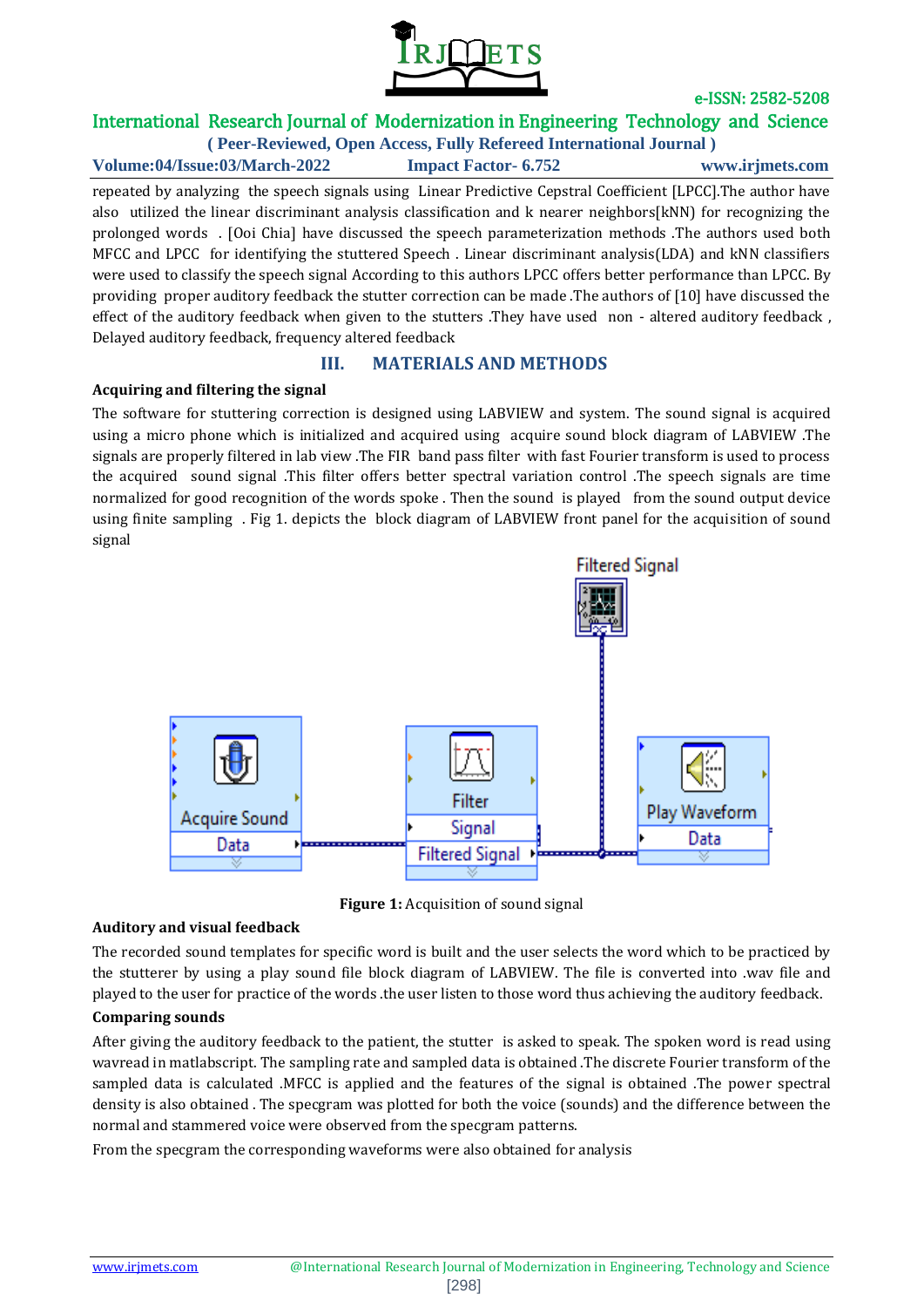

# International Research Journal of Modernization in Engineering Technology and Science

**( Peer-Reviewed, Open Access, Fully Refereed International Journal )**

**Volume:04/Issue:03/March-2022 Impact Factor- 6.752 www.irjmets.com**



**Figure 2:** Matlab script for comparing the sound

#### **Designing visual hue**

The positive biofeedback is the important module of this paper. This positive feedback enhances the emotion status induces a state of relaxation and improves self regulation ans self confidence .Here the positive feedback is designed as an award system when the time of the stutter speech is approximating the recorded standard templates. A an interactive immersive environment is designed in LABVIEW with time taken to pronounce the word. It is a reward based system. As the stutter gets more rewarded his/her confidence increases which indirectly makes them to pronounce much better



**Figure 3:** Scheduled auditory and visual feedback training

### **Training to patient**

The stutter training involves the training of 20 days with an half an hour training session for every day .the schedule of training is well explained in the Figure. 3. Both the audiotory feedback and visual hue is given to the subject once they approach towards the threshold.

# **IV. RESULTS AND DISCCUSSION**

The soundwave form for each and every word during the training is recorded and displayed .The Figure 4 and Figure 5. shows the comparision of wave for the normal and stutters waveform for the word bisyllable word apple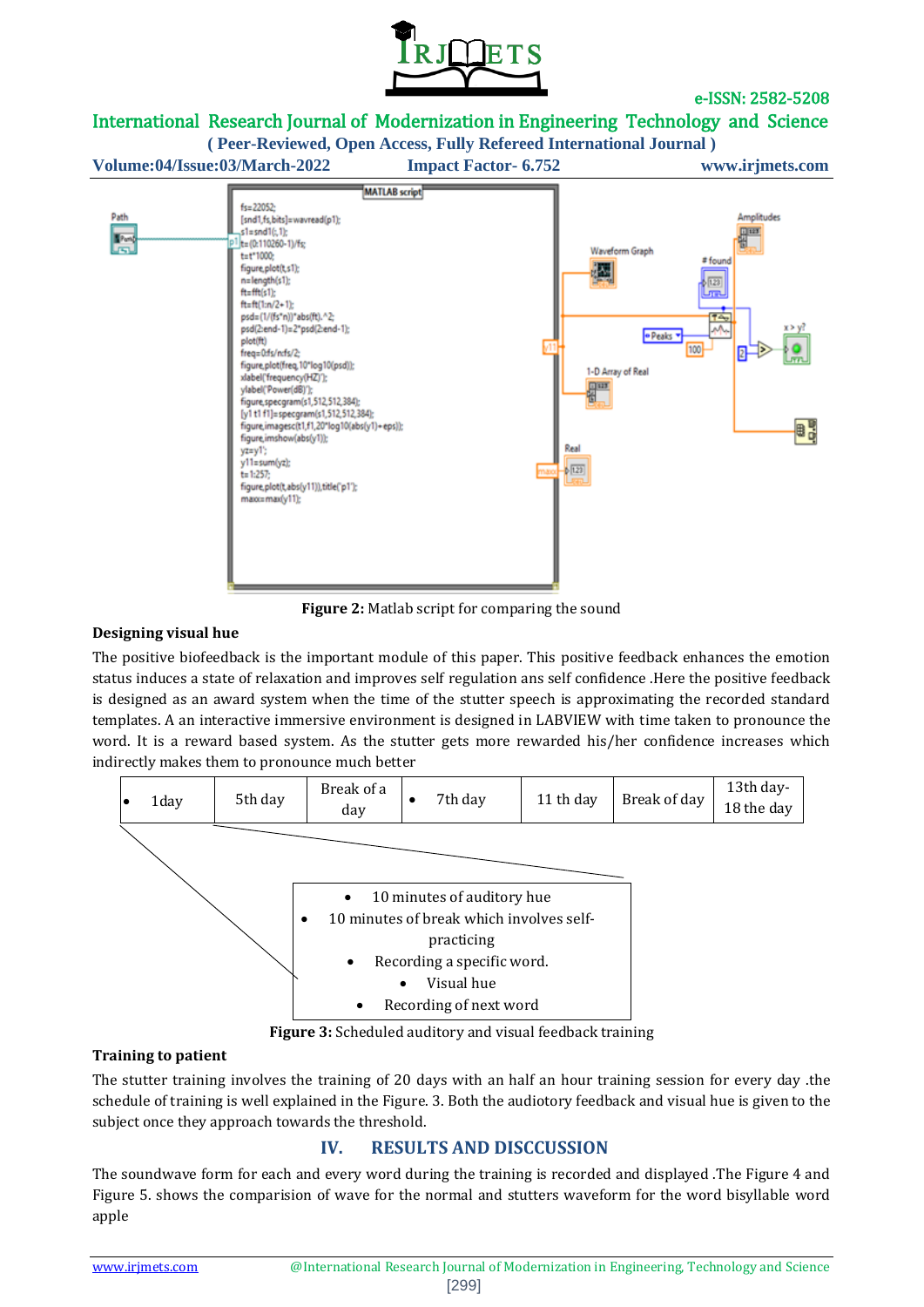

International Research Journal of Modernization in Engineering Technology and Science

**Volume:04/Issue:03/March-2022 Impact Factor- 6.752 www.irjmets.com**

**( Peer-Reviewed, Open Access, Fully Refereed International Journal )**







**Figure 5:** The sound waveform of stutters voice for the word Apple

The features are extracted from these signals using Mel Frequency Cepstral Coefficient and also power spectral density is obtained .These signal are analysed and specgram was obtained Fig 6 shows the specgram comparision.



**Figure 6:** Specgram of the normal person for the word apple



Figure 7: Specgram of the stutters for the word apple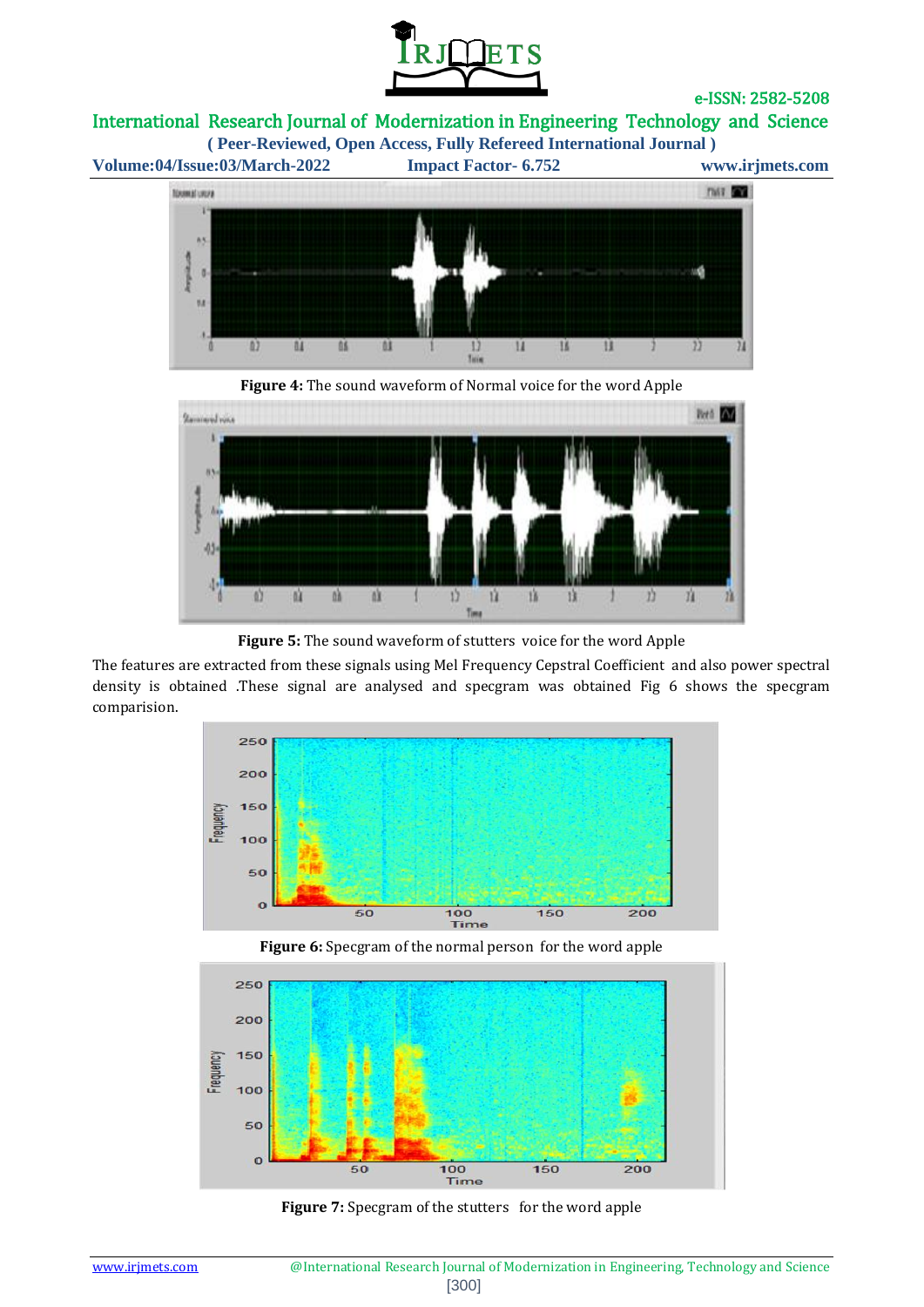

# International Research Journal of Modernization in Engineering Technology and Science

**( Peer-Reviewed, Open Access, Fully Refereed International Journal ) Volume:04/Issue:03/March-2022 Impact Factor- 6.752 www.irjmets.com**

When the training started and the stutter was given with auditory hue of their previous day recording and the standard template the patient were able to identify the way they stuttering and try to correct it to their level maximum .The threshold was set for the patient individually on the performance of the previous day .As the approach closely to the normal visual motivation is given through a reward system .This makes the children very effectively to take the training effectively to correct them .

Table 1. show the time taken for the stutters to pronounce a word .This comparsion show the effectiveness of the treatment.

| SN.            | Day 1 | Day <sub>5</sub> | Day 7 | Day 11 | Day 13 | Day 18 |
|----------------|-------|------------------|-------|--------|--------|--------|
| $\mathbf{1}$   | 1.8   | 1.6              | 1.7   | 1.4    | 1.2    | 1.1    |
| $\overline{2}$ | 1.3   | 1.3              | 1.4   | 1.1    | 1.1    | 1.1    |
| 3              | 2.1   | 2.1              | 1.9   | 1.5    | 1.4    | 1.4    |
| $\overline{4}$ | 1.8   | 1.7              | 1.8   | 1.6    | 1.5    | 1.4    |
| 5              | 1.4.  | 1.2              | 1.3   | 1.4    | 1.2    | 1.0    |
| 6              | 1.6   | 1.45             | 1.4   | 1.5    | 1.5    | 1.4    |
| 7              | 1.4   | 1.3              | 1.4   | 1.4    | 1.3    | 1.2    |
| 8              | 2.2   | 1.9              | 1.9   | 1.8    | 1.6    | 1.4    |

#### **Table 1:** Comparsion of effectiveness of the feedback training

# **V. CONCLUSION**

Stutters lack in confidence while speak in public. Stuttering creates a great burden when it comes to children. It stops them in mingling with their peer group.when stuttering is corrected with the earlier stages then it becomes easy for them to communicate .Hence it is necessary to give speech therapy at younger ages. The auditory feedback is evident in correcting the stutters when case of adults . For children along with auditory feedback, visual hue can also be accomodated to provide a postive reward mechanism .This boosts the childrens' partcipation in the therapy.thus more effective in stutter correction . This research shows that the performance of the stutters increases by the auditory and visual hues .As a future work an immerse environment for the auditory and visual feedback can be designed for training the children with stammering.

## **VI. REFERENCES**

- [1] Andrews, G., Craig, A., Feyer, A., Hoddinott, P., & Neilson, M. (1993). Stuttering: A review of research findings and theories circa 1982. Journal ofSpeech and Hearing Disorders, 45, 287-307.
- [2] Andrews, G.,. Howie, P.M., Dozsa, M., and Guitar, B. E. (1982). Stuttering: Speech pattern characteristics under fluency-inducing conditions. Journal of Speech and Hearing Research, 25,208-215.
- [3] Borden, G. 1. (1979). An interpretation of research on feedback interruption in speech. Brain and Language, 7,307-319.
- [4] Brayton, E. R, &Conture, E. G., (1978). Effects of noise and rhythmic stimulation on the speech of stutterers. Journal of Speech and Hearing Research, 21, 285-294.
- [5] Chee, Lim Sin; Ai, Ooi Chia; Hariharan, M.; Yaacob, Sazali (2009). [IEEE 2009 International Conference for Technical Postgraduates (TECHPOS) - Kuala Lumpur, Malaysia (2009.12.14-2009.12.15)] 2009 International Conference for Technical Postgraduates (TECHPOS) - Automatic detection of prolongations and repetitions using LPCC. , (), 1–4. doi:10.1109/TECHPOS.2009.5412080
- [6] Cherry, E., & Sayers, B. (1956). Experiments upon total inhibition of stuttering by external control and some clinical results. Journal of Psychomotor Research, 1,233-246.
- [7] Courtney Dines, Grace Gan, Laura Harvey, Lisa Mathabiswana, IshitaMaheshwari&Caithlin White supervision of Dr. Susan Block (2011), Stuttering The Assessment Resource, Speech Pathology, 46, 105-110.
- [8] Ingham, R J., Martin, R R, &Kuhl, P. (1974). Modification and control of rate of speaking by stutterers. Journal of Speech and Hearing Research, 17,489-496.